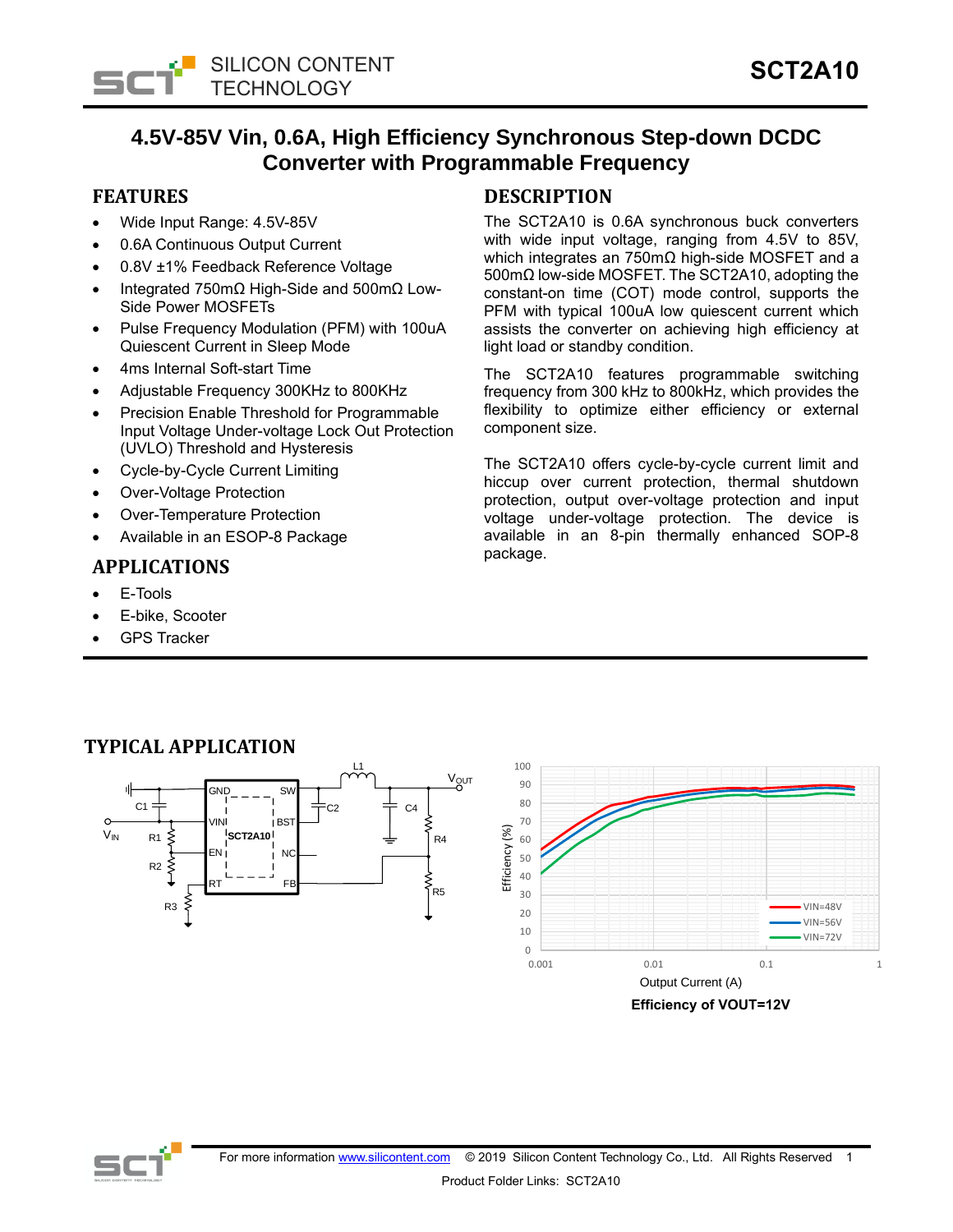### **REVISION HISTORY**

NOTE: Page numbers for previous revisions may differ from page numbers in the current version.

Revision 1.0: Release to Market

# **DEVICE ORDER INFORMATION**

| <b>PART NUMBER</b> | <b>PACKAGE MARKING</b> | <b>PACKAGE DISCRIPTION</b> |
|--------------------|------------------------|----------------------------|
| SCT2A10STE         | 2A10                   | 8-Lead Plastic ESOP        |

1) For Tape & Reel, Add Suffix R (e.g. SCT2A10STER).

# **ABSOLUTE MAXIMUM RATINGS**

Over operating free-air temperature unless otherwise noted<sup>(1)</sup>

| <b>DESCRIPTION</b>                     | <b>MIN</b> | <b>MAX</b> | <b>UNIT</b> |
|----------------------------------------|------------|------------|-------------|
| VIN, EN                                | $-0.3$     | 90         | ٧           |
| <b>BOOT</b>                            | $-0.3$     | 96         | V           |
| SW                                     | $-1$       | 90         | V           |
| BOOT-SW                                | $-0.3$     | 6          | ٧           |
| FB, RT                                 | $-0.3$     | 6          | V           |
| Operating junction temperature $TJ(2)$ | $-40$      | 150        | °C          |
| Storage temperature TSTG               | -65        | 150        | °C          |

# **PIN CONFIGURATION**



(1) Stresses beyond those listed under Absolute Maximum Rating may cause device permanent damage. The device is not guaranteed to function outside of its Recommended Operation Conditions.

(2) The IC includes over temperature protection to protect the device during overload conditions. Junction temperature will exceed 150°C when over temperature protection is active. Continuous operation above the specified maximum operating junction temperature will reduce lifetime.

# **PIN FUNCTIONS**

| <b>NAME</b> | NO.            | <b>PIN FUNCTION</b>                                                                                                                                                                                                                                                                                                                                                                                                        |
|-------------|----------------|----------------------------------------------------------------------------------------------------------------------------------------------------------------------------------------------------------------------------------------------------------------------------------------------------------------------------------------------------------------------------------------------------------------------------|
| <b>GND</b>  |                | Ground                                                                                                                                                                                                                                                                                                                                                                                                                     |
| <b>VIN</b>  | $\overline{2}$ | Input supply voltage. Connect a local bypass capacitor from VIN pin to GND pin. Path<br>from VIN pin to high frequency bypass capacitor and GND must be as short as possible.                                                                                                                                                                                                                                              |
| EN.         | 3              | Enable pin to the regulator with internal pull-up current source. Pull below 1.1V to<br>disable the converter. Float or connect to VIN to enable the converter. The tap of resistor<br>divider from VIN to GND connecting EN pin can adjust the input voltage lockout<br>threshold.                                                                                                                                        |
| RT          | 4              | Set the internal oscillator clock frequency or synchronize to an external clock. Connect<br>a resistor from this pin to ground to set switching frequency. An external clock can be<br>input directly to the RT/CLK pin. The internal oscillator synchronizes to the external<br>clock frequency with PLL. If detected clocking edges stops, the operation mode<br>automatically returns to resistor programmed frequency. |
| FB.         | 5              | Inverting input of the trans-conductance error amplifier. The tap of external feedback<br>resistor divider from the output to GND sets the output voltage. The device regulates<br>FB voltage to the internal reference value of 0.8V typical.                                                                                                                                                                             |
| <b>NC</b>   | 6              | <b>NC</b>                                                                                                                                                                                                                                                                                                                                                                                                                  |

2 For more informatio[n www.silicontent.com](http://www.silicontent.com/) © 2019 Silicon Content Technology Co., Ltd. All Rights Reserved

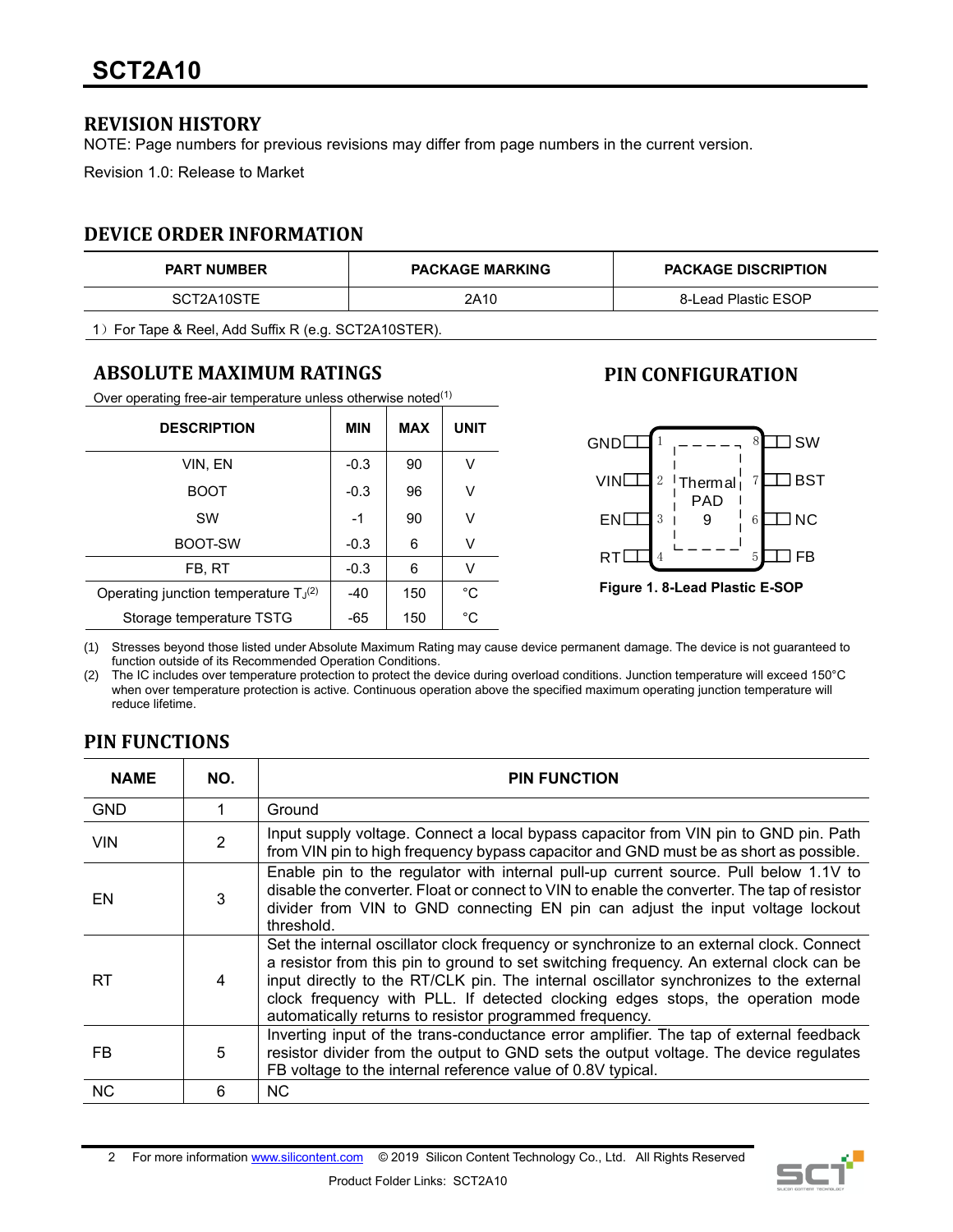| <b>BST</b>     |   | Power supply bias for high-side power MOSFET gate driver. Connect a 0.1uF capacitor<br>from BOOT pin to SW pin. Bootstrap capacitor is charged when low-side power<br>MOSFET is on or SW voltage is low. |
|----------------|---|----------------------------------------------------------------------------------------------------------------------------------------------------------------------------------------------------------|
| <b>SW</b>      |   | Regulator switching output. Connect SW to an external power inductor                                                                                                                                     |
| Thermal<br>Pad | 9 | Heat dissipation path of die. Electrically connection to GND pin. Must be connected to<br>ground plane on PCB for proper operation and optimized thermal performance.                                    |

# **RECOMMENDED OPERATING CONDITIONS**

Over operating free-air temperature range unless otherwise noted

| <b>PARAMETER</b> | <b>DEFINITION</b>              | <b>MIN</b> | <b>MAX</b> | UNIT   |
|------------------|--------------------------------|------------|------------|--------|
| Vın              | Input voltage range            | 4.5        | 85         |        |
| Vουτ             | Output voltage range           | 0.8        | 24         |        |
|                  | Operating junction temperature | -40        | 125        | $\sim$ |

### **ESD RATINGS**

| <b>PARAMETER</b> | <b>DEFINITION</b>                                                                       | MIN    | MAX    | <b>UNIT</b> |
|------------------|-----------------------------------------------------------------------------------------|--------|--------|-------------|
|                  | Human Body Model(HBM), per ANSI-JEDEC-JS-001-2014<br>specification, all pins $(1)$      | $-2$   | $+2$   | kV          |
| <b>VESD</b>      | Charged Device Model(CDM), per ANSI-JEDEC-JS-002-<br>2014 specification, all pins $(2)$ | $-0.5$ | $+0.5$ | kV          |

(1) JEDEC document JEP155 states that 500V HBM allows safe manufacturing with a standard ESD control process.

(2) JEDEC document JEP157 states that 250V CDM allows safe manufacturing with a standard ESD control process.

## **THERMAL INFORMATION**

| <b>PARAMETER</b> | <b>THERMAL METRIC</b>                        | <b>DFN-20L</b> | <b>UNIT</b>   |
|------------------|----------------------------------------------|----------------|---------------|
| Reja             | Junction to ambient thermal resistance $(1)$ | 42             | $\degree$ C/W |
| Rejc             | Junction to case thermal resistance $(1)$    | 45.8           |               |

(1) SCT provides  $R_{\theta$ JA and  $R_{\theta$ JC numbers only as reference to estimate junction temperatures of the devices.  $R_{\theta$ JA and  $R_{\theta$ JC are not a characteristic of package itself, but of many other system level characteristics such as the design and layout of the printed circuit board (PCB) on which the SCT2A10 is mounted, thermal pad size, and external environmental factors. The PCB board is a heat sink that is soldered to the leads and thermal pad of the SCT2A10. Changing the design or configuration of the PCB board changes the efficiency of the heat sink and therefore the actual R<sub>θJA</sub> and R<sub>θJC</sub>.

# **ELECTRICAL CHARACTERISTICS**

V<sub>IN</sub>=48V, T<sub>J</sub>=-40°C~125°C, typical value is tested under 25°C.

|  | <b>SYMROL</b> | <b>PARAMETER</b> | <b>TEST CONDITION</b> | <b>MIN</b> | TYP | <b>MAX</b> | UNIT |
|--|---------------|------------------|-----------------------|------------|-----|------------|------|
|--|---------------|------------------|-----------------------|------------|-----|------------|------|

| <b>Power Supply</b>  |                                |                                                     |     |    |    |
|----------------------|--------------------------------|-----------------------------------------------------|-----|----|----|
| V <sub>IN</sub>      | Operating input voltage        |                                                     | 4.5 | 85 |    |
| V <sub>IN_UVLO</sub> | Input UVLO Threshold           | $V_{IN}$ rising                                     | 4.2 |    |    |
|                      | <b>Hysteresis</b>              |                                                     | 400 |    | mV |
| <b>I</b> SHDN        | Shutdown current from VIN pin  | EN=0, no load                                       |     |    | μA |
| lQ                   | Quiescent current from VIN pin | EN floating, no load, non-<br>switching, BOOT-SW=5V | 100 |    | μA |
|                      |                                |                                                     |     |    |    |

#### **Power MOSFETs**

| .                                        |                                                                 |                                   |                  |           |
|------------------------------------------|-----------------------------------------------------------------|-----------------------------------|------------------|-----------|
| <b>KDSON</b><br>$\overline{\phantom{0}}$ | .<br>resistance<br>h-side<br>Hiar<br>MC.<br>nn-<br>--<br>" דרה. | $V$ BOOT<br>⊸sw−<br>$\sim$ $\sim$ | --<br>'5L<br>. . | $m\Omega$ |
|                                          |                                                                 |                                   |                  |           |

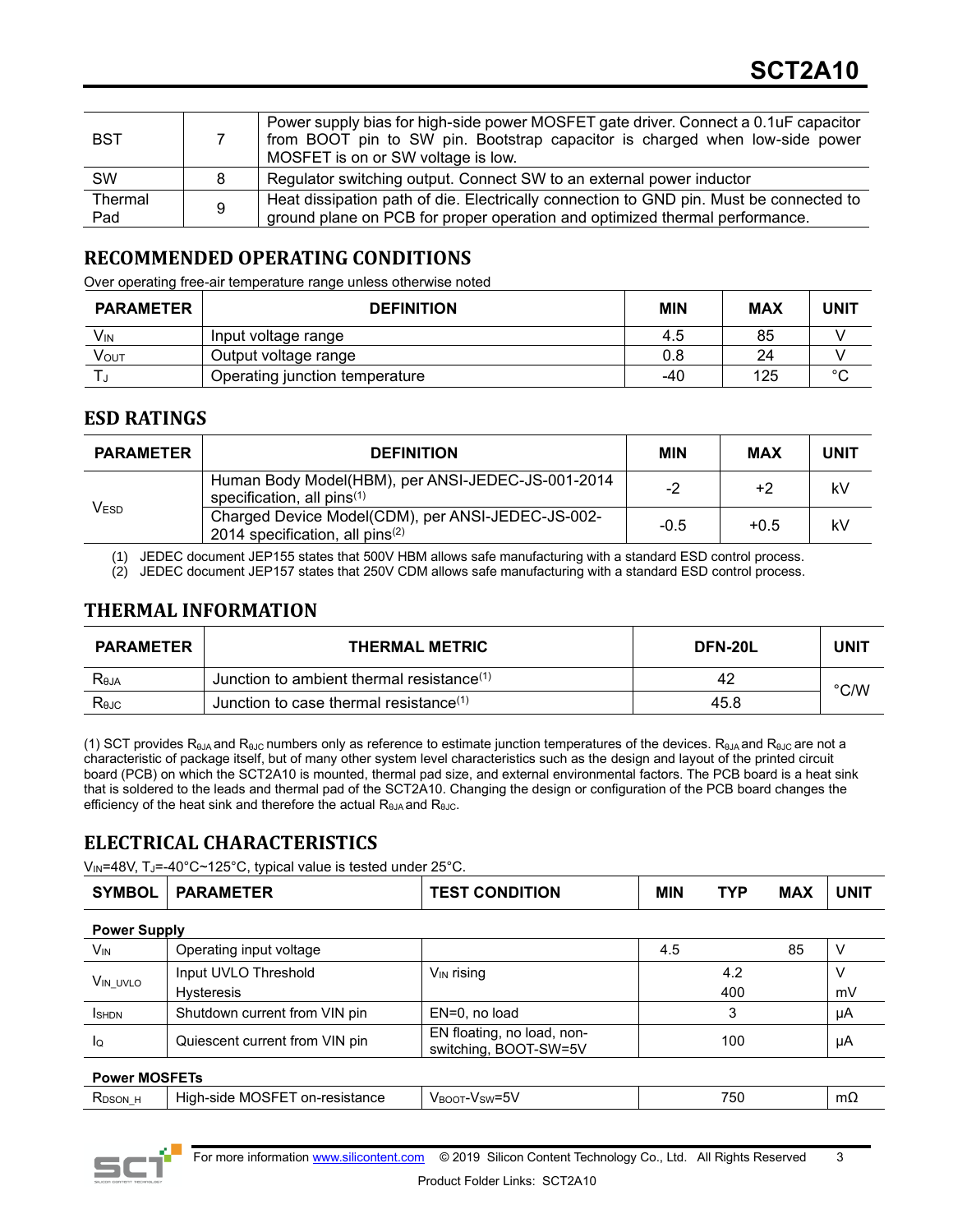| <b>SYMBOL</b>          | <b>PARAMETER</b>                                 | <b>TEST CONDITION</b>                                                                                    | <b>MIN</b> | <b>TYP</b> | <b>MAX</b> | <b>UNIT</b>    |
|------------------------|--------------------------------------------------|----------------------------------------------------------------------------------------------------------|------------|------------|------------|----------------|
| R <sub>DSON</sub> L    | Low-side MOSFET on-resistance                    |                                                                                                          |            | 500        |            | $m\Omega$      |
|                        | <b>Reference and Control Loop</b>                |                                                                                                          |            |            |            |                |
| VREF                   | Reference voltage of FB                          |                                                                                                          | 0.792      | 0.8        | 0.808      | $\vee$         |
| $G_{EA}$               | Error amplifier trans-conductance                | -2µA <lcomp<2µa, vcomp="1V&lt;/td"><td></td><td>50</td><td></td><td><math>\mu S</math></td></lcomp<2µa,> |            | 50         |            | $\mu S$        |
|                        | <b>Enable and Soft-startup</b>                   |                                                                                                          |            |            |            |                |
| $V_{EN_H}$             | Enable high threshold                            |                                                                                                          |            | 1.21       |            | $\vee$         |
| VEN L                  | Enable low threshold                             |                                                                                                          |            | 1.05       |            | V              |
| $I_{EN\_L}$            | Enable pin pull-up current                       | $EN=1V$                                                                                                  |            | 1          |            | μA             |
| $I_{EN_H}$             | Enable pin pull-up current                       | $EN=1.5V$                                                                                                |            | 4          |            | uA             |
| $T_{ss}$               | Internal soft start time                         |                                                                                                          |            | 4          |            | ms             |
|                        | <b>Switching Frequency Timing</b>                |                                                                                                          |            |            |            |                |
| FRANGE_RT              | Frequency range using RT mode                    |                                                                                                          | 300        |            | 800        | kHz            |
| Fsw                    | Switching frequency                              | $R_{RT}$ =500 k $\Omega$ (1%)                                                                            | 420        | 500        | 600        | kHz            |
| TOFF MIN               | Minimum off-time                                 | $V_{IN} = 12V$                                                                                           |            | 200        | 260        | ns             |
|                        | <b>Current Limit and Over Current Protection</b> |                                                                                                          |            |            |            |                |
| LIM P                  | LS MOSFET positive current limit                 | From source to drain                                                                                     |            | 0.8        |            | $\overline{A}$ |
| THICCUP                | Hiccup waiting time                              | Numbers of soft-start cycles                                                                             |            | 7          |            | cycles         |
| DHICCUP                | Hiccup duty cycle                                |                                                                                                          |            | 12.5       |            | $\%$           |
| <b>Protection</b>      |                                                  |                                                                                                          |            |            |            |                |
| <b>Vov<sub>P</sub></b> | Feedback overvoltage with respect to             | V <sub>FB</sub> /V <sub>REF</sub> rising                                                                 |            | 110        |            | $\%$           |
|                        | reference voltage                                | <b>VFB/VREF</b> falling                                                                                  |            | 105        |            | %              |
| T <sub>SD</sub>        | Thermal shutdown threshold                       | T <sub>J</sub> rising                                                                                    |            | 167        |            | $^{\circ}C$    |
|                        |                                                  | Hysteresis                                                                                               |            | 35         |            | $^{\circ}C$    |

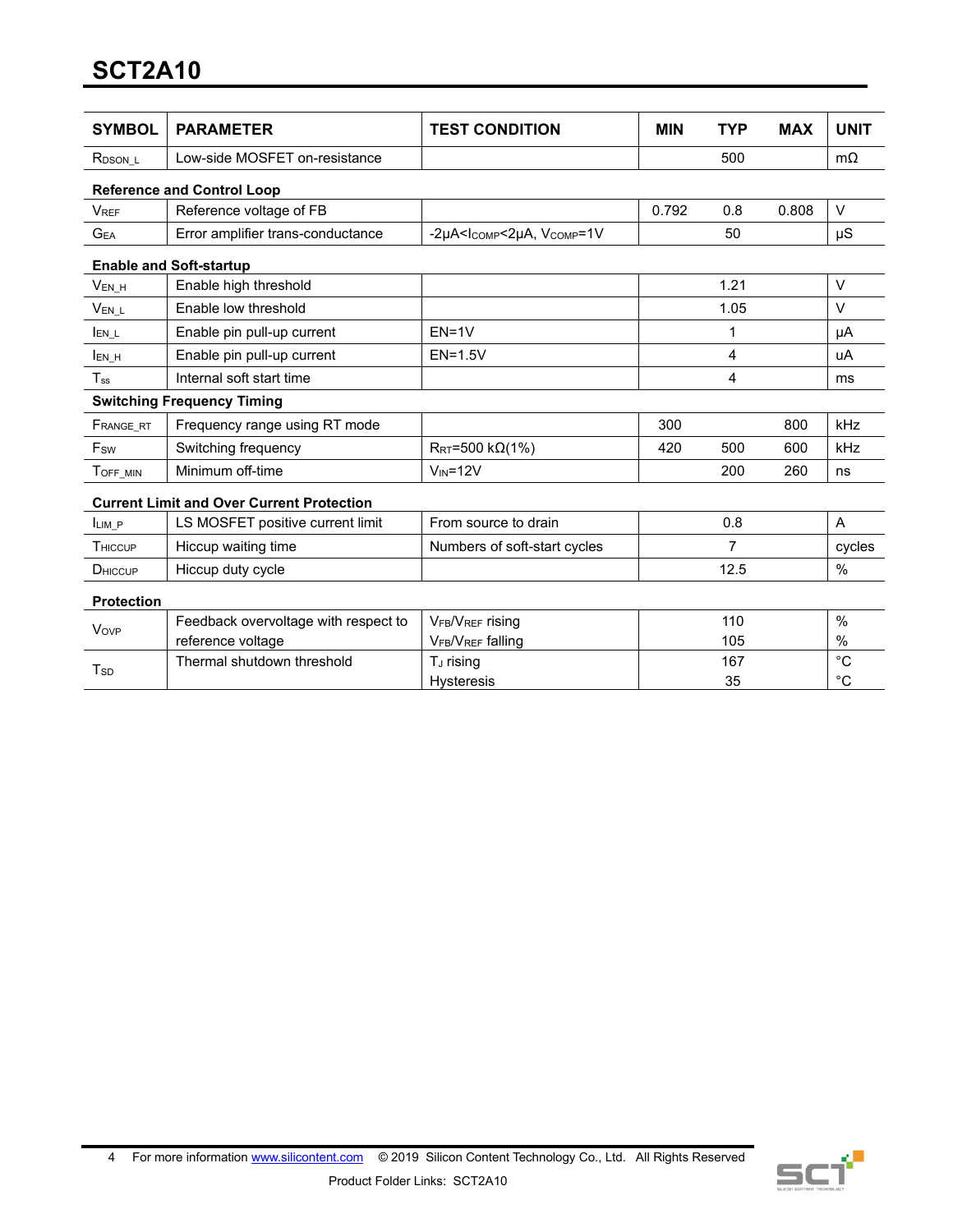# **TYPICAL CHARACTERISTICS**



Figure 6. Shut-down Current vs Temperature Figure 7. Iq vs Temperature



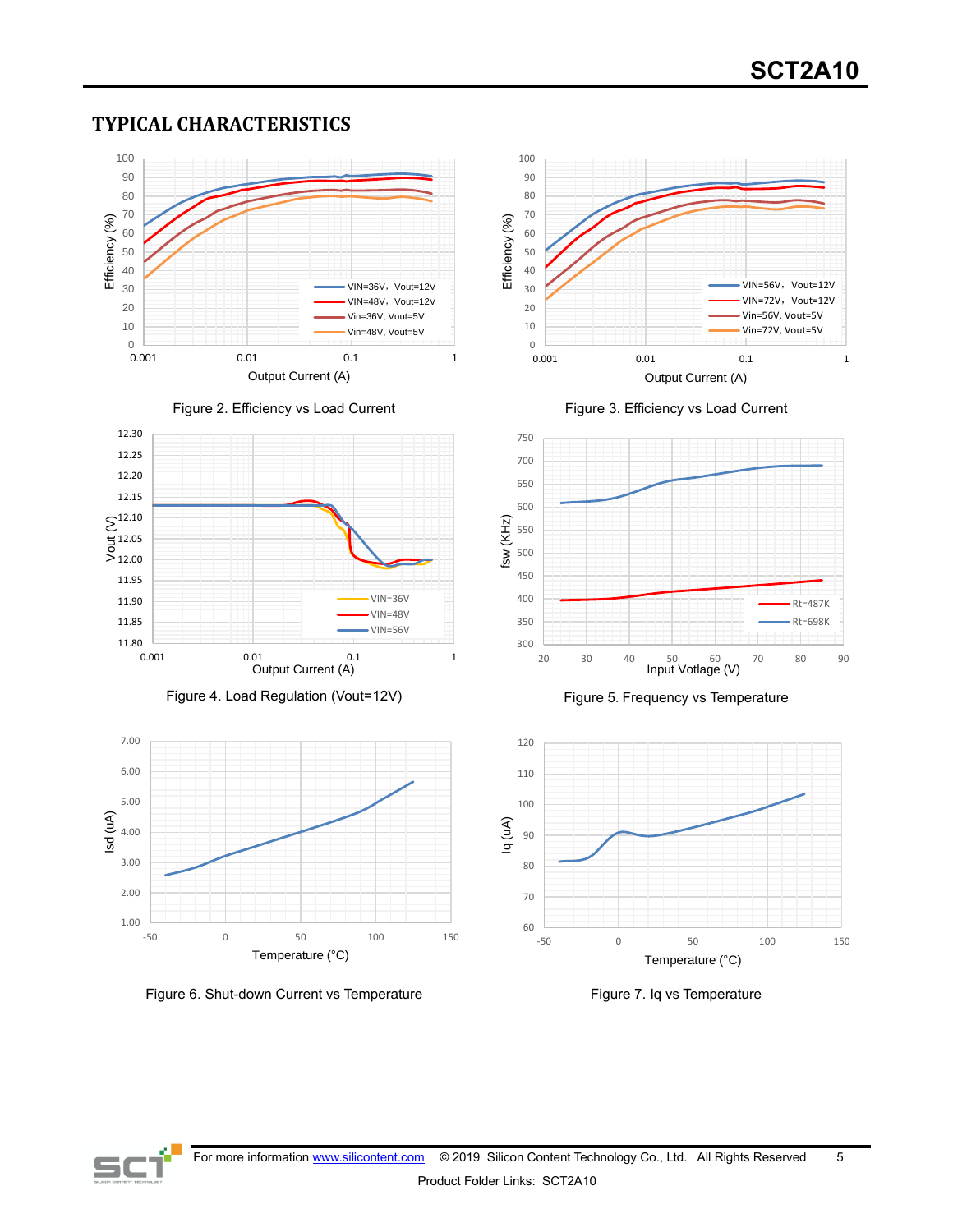# **FUNCTIONAL BLOCK DIAGRAM**



Figure 8. Functional Block Diagram



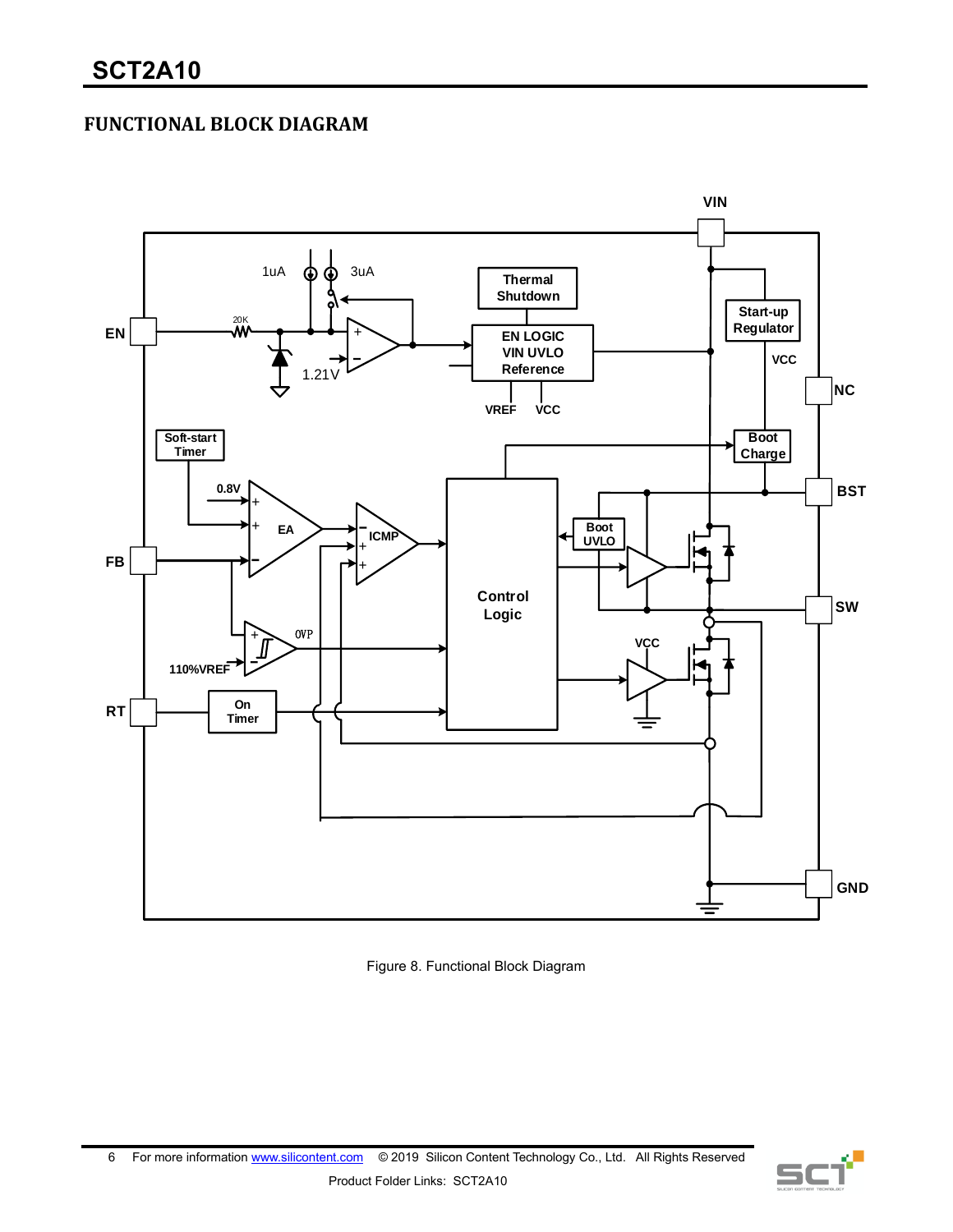### **OPERATION**

### **Overview**

The SCT2A10 is a 4.5V-85V input, 0.6A output, internal-compensated synchronous buck converter with built-in 750mΩ Rdson high-side and 500mΩ Rdson low-side power MOSFETs. It implements constant on time control to regulate output voltage, providing excellent line and load transient response.

The switching frequency is programmable from 300kHz to 800KHz with resistor setting to optimizes either the power efficiency or the external components' sizes. The SCT2A10 features an internal 4ms soft-start time to avoid large inrush current and output voltage overshoot during startup. The device also supports monolithic startup with prebiased output condition. The seamless mode-transition between PWM mode and PFM mode operations ensure high efficiency over wide load current range. The quiescent current is typically 100uA under no load or sleep mode condition to achieve high efficiency at light load.

The SCT2A10 has a default input start-up voltage of 3.5V with 400mV hysteresis. The EN pin is a high-voltage pin with a precision threshold that can be used to adjust the input voltage lockout thresholds with two external resistors to meet accurate higher UVLO system requirements. Floating EN pin enables the device with the internal pull-up current to the pin. Connecting EN pin to VIN directly starts up the device automatically.

The SCT2A10 full protection features include the input under-voltage lockout, the output over-voltage protection, over current protection with cycle-by-cycle current limiting and hiccup mode, output hard short protection and thermal shutdown protection.

### **Constant On-Time Mode Control**

The SCT2A10 employs constant-On-Time Mode control providing fast transient with pseudo fixed switching frequency. At the beginning of each switching cycle, the high-side MOSFET (Q1) is turned on for a fixed interval and the inductor current rises to charge up the output voltage. When the high-side MOSFET (Q1) is turned off and the low-side MOSFET (Q2) is turned on after a dead time duration. When sensed the valley current passing on the low side MOSFET lower than the COMP current threshold, the device turns on Q1 and the low-side MOSFET (Q2) turns off. Based on Vin and Vout voltage, the device predicts required off-time and turns off low-side MOSFET Q2. This repeats on cycle-by-cycle based.

#### **Enable and Under Voltage Lockout Threshold**

The SCT2A10 is enabled when the VIN pin voltage rises about 4.2V and the EN pin voltage exceeds the enable threshold of 1.21V. The device is disabled when the VIN pin voltage falls below 3.8V or when the EN pin voltage is below 1.05V. An internal 1uA pull up current source to EN pin allows the device enable when EN pin floats.

EN pin is a high voltage pin that can be connected to VIN directly to start up the device.

For a higher system UVLO threshold, connect an external resistor divider (R3 and R4) shown in Figure 15 from VIN to EN. The UVLO rising and falling threshold can be calculated by Equation 1 and Equation 2 respectively.

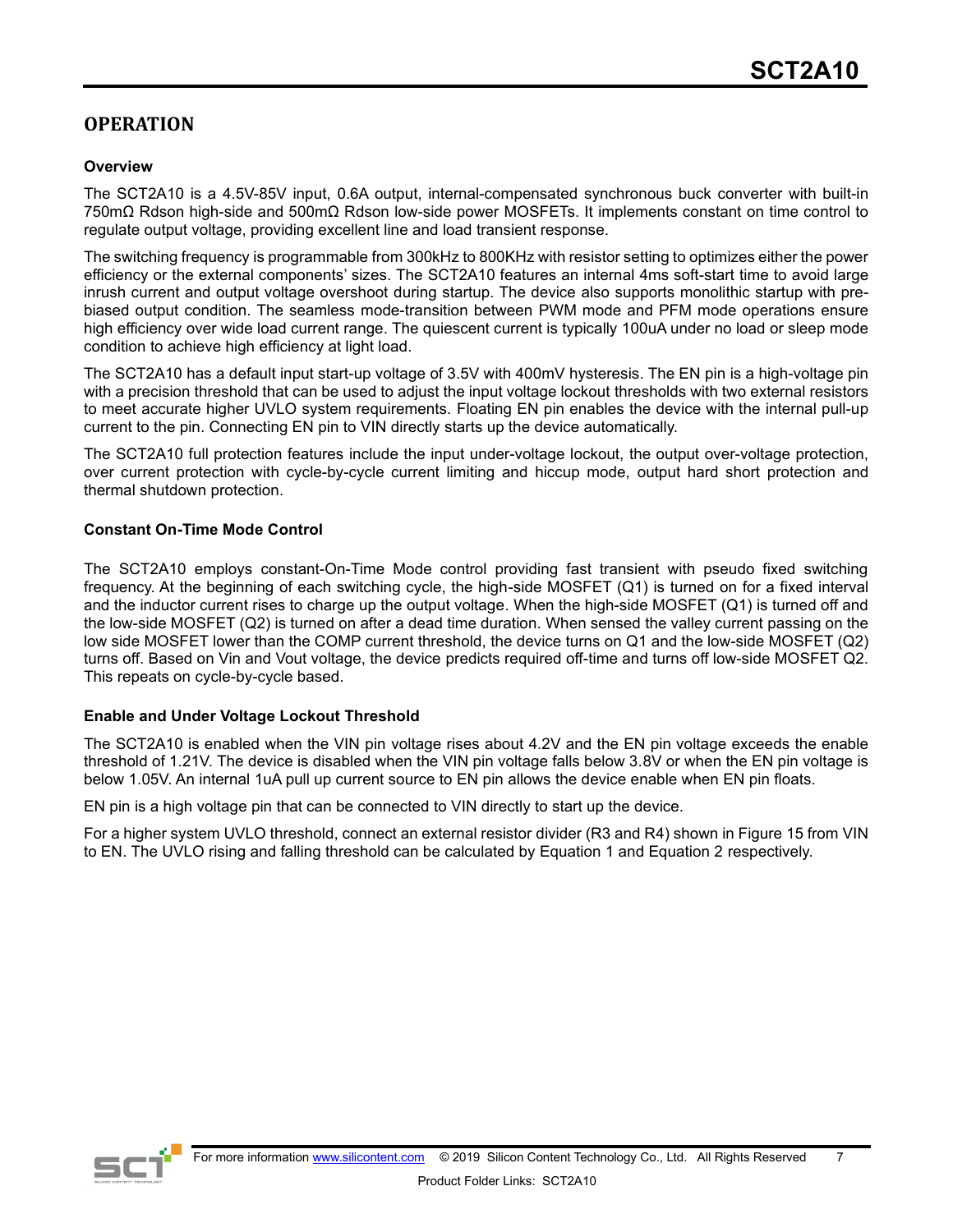$$
R3 = \frac{V_{start}\left(\frac{V_{ENF}}{V_{ENR}}\right) - V_{Stop}}{I_1\left(1 - \frac{V_{ENF}}{V_{ENR}}\right) + I_2}
$$
(1)

$$
R4 = \frac{R_3 \times V_{ENF}}{V_{Stop} - V_{ENF} + R_3(I_1 + I_2)}
$$
(2)

**Where** 

Vstart: Vin rise threshold to enable the device Vstop: Vin fall threshold to disable the device  $I_1=1uA$  $I_2 = 3uA$ VENR=1.21V



Figure 9. System UVLO by enable divide

### **Output Voltage**

VEMF=1.05V

The SCT2A10 regulates the internal reference voltage at 0.8V with  $\pm$ 1% tolerance over the operating temperature and voltage range. The output voltage is set by a resistor divider from the output node to the FB pin. It is recommended to use 1% tolerance or better resistors. Use Equation 3 to calculate resistance of resistor dividers. To improve efficiency at light loads, larger value resistors are recommended. However, if the values are too high, the regulator will be more susceptible to noise affecting output voltage accuracy.

$$
R_{FB\_TOP} = \left(\frac{V_{OUT}}{V_{REF}} - 1\right) * R_{FB\_BOT} \tag{3}
$$

where

- $\bullet$  RFB TOP is the resistor connecting the output to the FB pin.
- RFB\_BOT is the resistor connecting the FB pin to the ground.

### **Internal Soft-Start**

The SCT2A10 integrates an internal soft-start circuit that ramps the reference voltage from zero volts to 0.8V reference voltage in 4ms. If the EN pin is pulled below 1.03V, switching stops and the internal soft-start resets. The soft-start also resets during shutdown due to thermal overloading.

### **Switching Frequency**

The switching frequency of the SCT2A10 is set by placing a resistor between RT pin and the ground, or synchronizing to an external clock.

In resistor setting frequency mode, a resistor placed between RT pin to the ground sets the switching frequency over a wide range from 300KHz to 800KHz. RT pin is not allowed to be left floating or shorted to the ground. Use Equation 4 or the plot in Figure 11. to determine the resistance for a switching frequency needed.

$$
RT(K\Omega) = fsw(KHz)
$$
 (4)

Where,

fsw is switching clock frequency



Figure 10. Setting Frequency

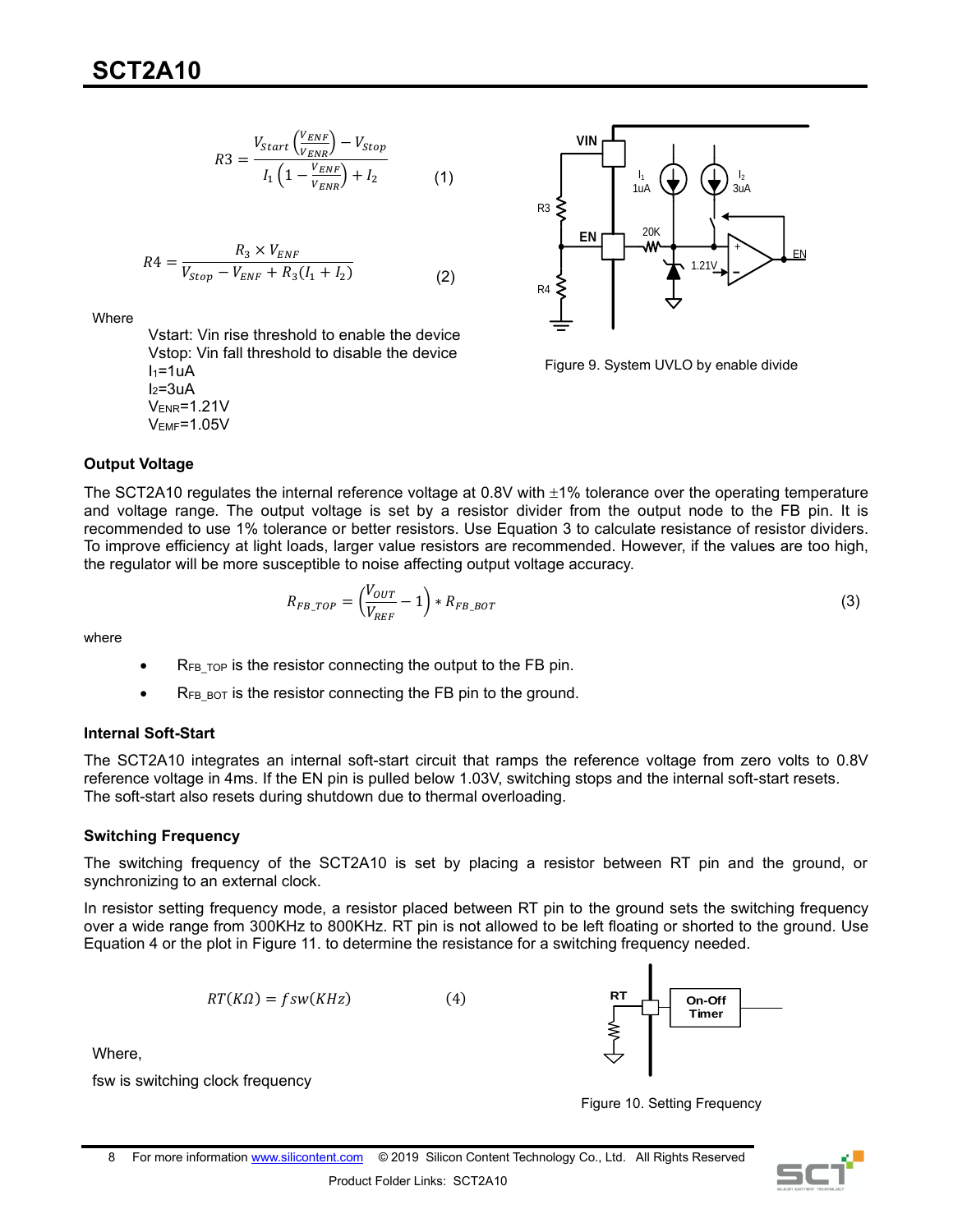#### **Bootstrap Voltage Regulator**

.

An external bootstrap capacitor between BOOT pin and SW pin powers the floating gate driver to high-side power MOSFET. The bootstrap capacitor voltage is charged from an integrated voltage regulator when high-side power MOSFET is off and low-side power MOSFET is on.

#### **Over Current Limit and Hiccup Mode**

The inductor current is monitored during low-side MOSFET Q2 on. The SCT2A10 implements over current protection with cycle-by-cycle limiting low-side MOSFET valley current and low-side MOSFET valley current to avoid inductor current running away during unexpected overload or output hard short condition.

#### **Over voltage Protection**

The SCT2A10 implements the Over-voltage Protection OVP circuitry to minimize output voltage overshoot during load transient, recovering from output fault condition or light load transient. The overvoltage comparator in OVP circuit compares the FB pin voltage to the internal reference voltage. When FB voltage exceeds 110% of internal 0.8V reference voltage, the high-side MOSFET turns off to avoid output voltage continue to increase. When the FB pin voltage falls below 105% of the 0.8V reference voltage, the high-side MOSFET can turn on again.

### **Thermal Shutdown**

The SCT2A10 protects the device from the damage during excessive heat and power dissipation conditions. Once the junction temperature exceeds 167C, the internal thermal sensor stops power MOSFETs switching. When the junction temperature falls below 132C, the device restarts with internal soft start phase.

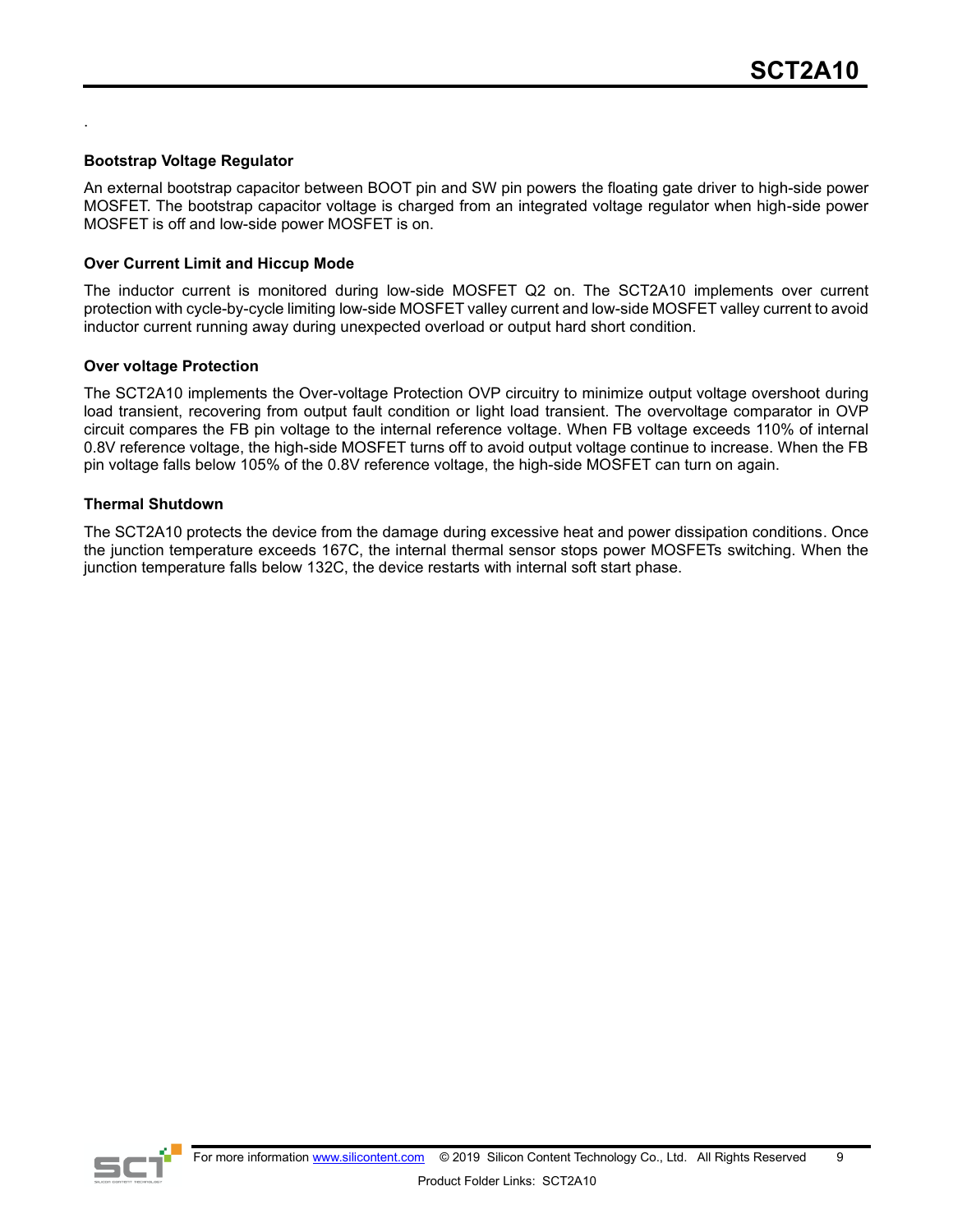# **APPLICATION INFORMATION**

### **Typical Application**



**Figure 11. SCT2A10 Design Example, 5V Output with Programmable UVLO**

| <b>Design Parameters</b>                   |                        |  |  |
|--------------------------------------------|------------------------|--|--|
| <b>Design Parameters</b>                   | <b>Example Value</b>   |  |  |
| Input Voltage                              | 48V Normal, 24V to 85V |  |  |
| Output Voltage                             | 5V                     |  |  |
| Maximum Output Current                     | 600 <sub>m</sub> A     |  |  |
| Switching Frequency                        | 500 KHz                |  |  |
| Output voltage ripple (peak to peak)       | 50 <sub>m</sub> V      |  |  |
| Transient Response 60mA to 540mA load step | $\Delta$ Vout = 250mV  |  |  |

### 10 For more information [www.silicontent.com](http://www.silicontent.com/) © 2019 Silicon Content Technology Co., Ltd. All Rights Reserved Product Folder Links: SCT2A10

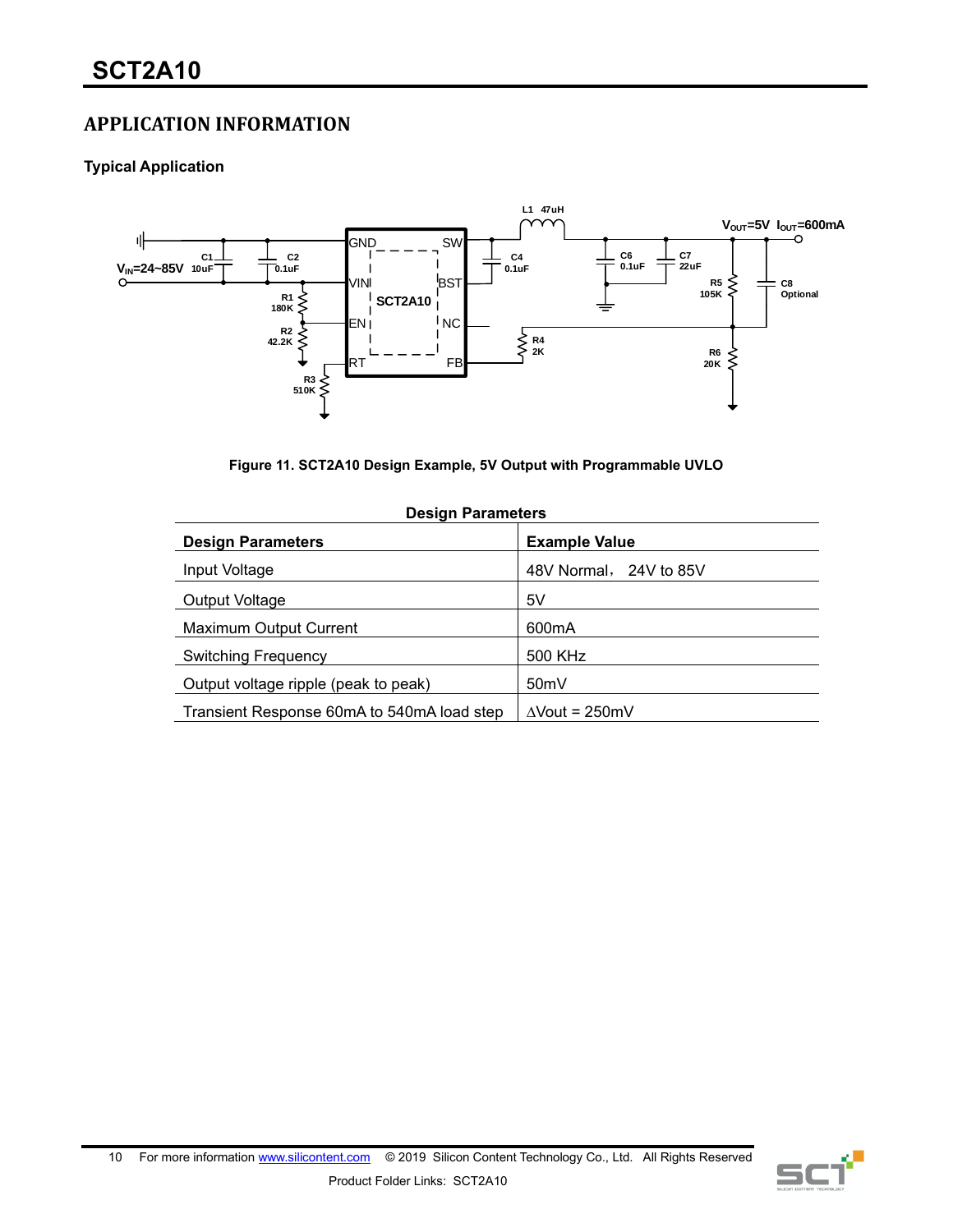$\lambda$ 

### **Output Voltage**

The output voltage is set by an external resistor divider R5 and R6 in typical application schematic. Recommended R6 resistance is 10.2KΩ. Use equation 5 to calculate R5.

$$
R_5 = \left(\frac{V_{OUT}}{V_{REF}} - 1\right) * R_6 \tag{5}
$$

where:

•  $V_{REF}$  is the feedback reference voltage, typical 0.8V

|                    |  | Table 1. R <sub>5</sub> , R <sub>6</sub> Value for Common Output Voltage |  |  |
|--------------------|--|--------------------------------------------------------------------------|--|--|
| (Room Temperature) |  |                                                                          |  |  |

| <b>VOUT</b> | R5            | R۶            |  |
|-------------|---------------|---------------|--|
| 3.3V        | $63.5$ KQ     | 20 K $\Omega$ |  |
| 5 V         | 105 KΩ        | 20 K $\Omega$ |  |
| 12V         | 280 $K\Omega$ | $20 K\Omega$  |  |
| 24 V        | 580 $K\Omega$ | 20 K $\Omega$ |  |

### **Under Voltage Lock-Out**

An external voltage divider network of  $R_1$  from the input to EN pin and  $R_2$  from EN pin to the ground can set the input voltage's Under Voltage Lock-Out (UVLO) threshold. The UVLO has two thresholds, one for power up when the input voltage is rising and the other for power down or brown outs when the input voltage is falling. For the example design, the supply should turn on and start switching once the input voltage increases above 32.7V (start or enable). After the regulator starts switching, it should continue to do so until the input voltage falls below 26.5 V (stop or disable). Use Equation 6 and Equation 7 to calculate the values 115 kΩ and 42.2 kΩ of R<sub>1</sub> and R<sub>2</sub> resistors.  $(VarV)$ 

$$
R_1 = \frac{V_{start}\left(\frac{V_{ENF}}{V_{ENR}}\right) - V_{stop}}{I_1 \left(1 - \frac{V_{ENF}}{V_{ENR}}\right) + I_2}
$$
(6)

$$
R_2 = \frac{R_1 \times V_{ENF}}{V_{Stop} - V_{ENF} + R_1(I_1 + I_2)}
$$
\n(7)

Where

Vstart: Vin rise threshold to enable the device Vstop: Vin fall threshold to disable the device  $I_1=1uA$  $I_2 = 3U$ A VENR=1.21V VEMF=1.05V

#### **Inductor Selection**

There are several factors should be considered in selecting inductor such as inductance, saturation current, the RMS current and DC resistance (DCR). Larger inductance results in less inductor current ripple and therefore leads to lower output voltage ripple. However, the larger value inductor always corresponds to a bigger physical size, higher series resistance, and lower saturation current. A good rule for determining the inductance to use is to allow the inductor peak-to-peak ripple current to be approximately 20%~50% of the maximum output current.

The peak-to-peak ripple current in the inductor  $I_{LPP}$  can be calculated as in Equation 8.

$$
I_{LPP} = \frac{V_{OUT} * (V_{IN} - V_{OUT})}{V_{IN} * L * f_{SW}}
$$
(8)

**Where** 

- $\bullet$  ILPP is the inductor peak-to-peak current
- L is the inductance of inductor
- $\bullet$  fsw is the switching frequency

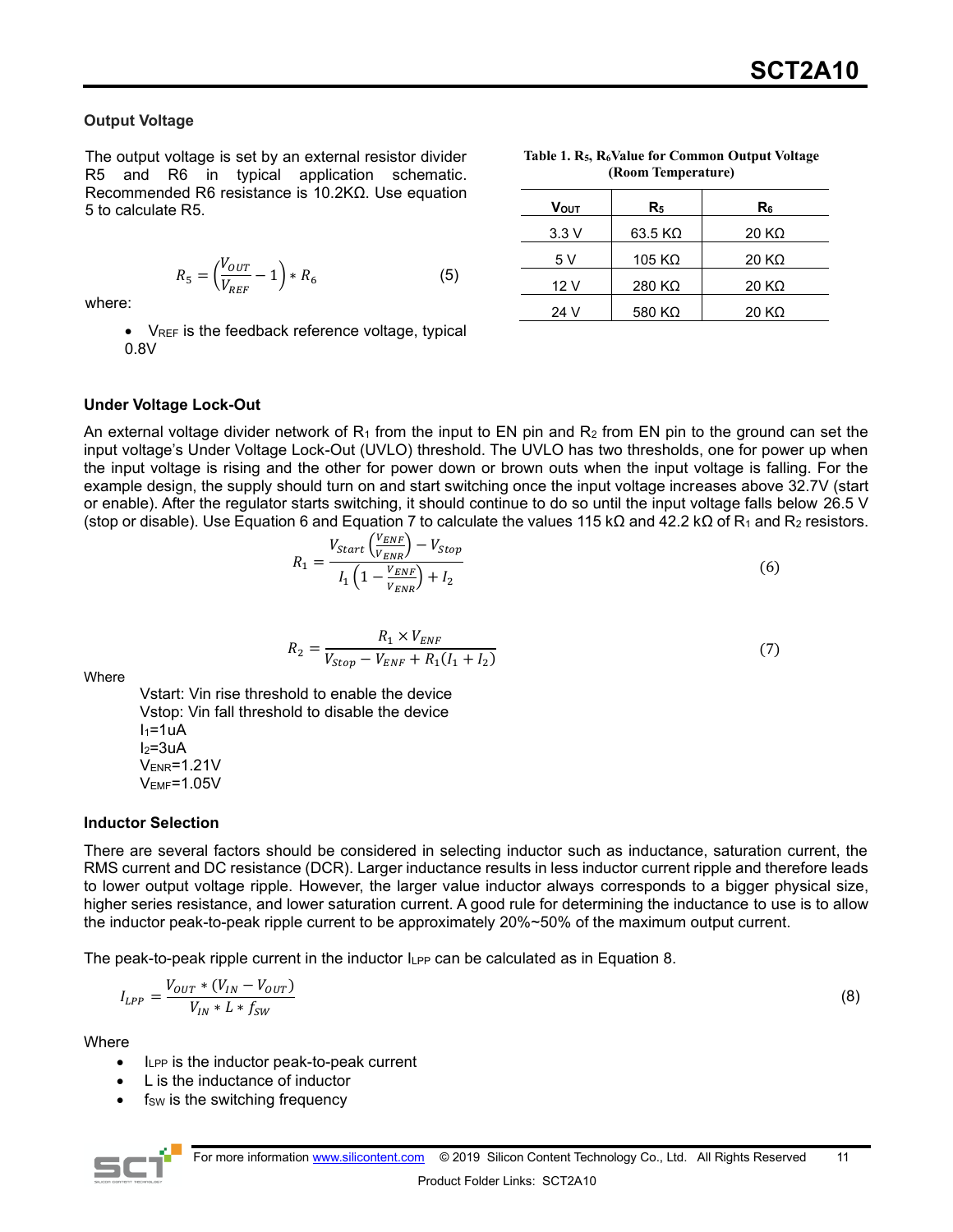- $V_{\text{OUT}}$  is the output voltage
- $\bullet$  V<sub>IN</sub> is the input voltage

Since the inductor-current ripple increases with the input voltage, so the maximum input voltage in application is always used to calculate the minimum inductance required. Use Equation 9 to calculate the inductance value.

$$
L_{MIN} = \frac{V_{OUT}}{f_{SW} * LIR * I_{OUT(max)}} * (1 - \frac{V_{OUT}}{V_{IN(max)}})
$$
(9)

**Where** 

- L<sub>MIN</sub> is the minimum inductance required
- $f<sub>sw</sub>$  is the switching frequency
- $\bullet$  V<sub>OUT</sub> is the output voltage
- $V_{IN(max)}$  is the maximum input voltage
- $I_{\text{OUT(max)}}$  is the maximum DC load current
- $\bullet$  LIR is coefficient of ILPP to  $I_{\text{OUT}}$

The total current flowing through the inductor is the inductor ripple current plus the output current. When selecting an inductor, choose its rated current especially the saturation current larger than its peak operation current and RMS current also not be exceeded. Therefore, the peak switching current of inductor, ILPEAK and ILRMS can be calculated as in equation 10 and equation 11.

$$
I_{LPEAK} = I_{OUT} + \frac{I_{LPP}}{2}
$$
\n
$$
I_{LRMS} = \sqrt{(I_{OUT})^2 + \frac{1}{12} * (I_{LPP})^2}
$$
\n(11)

**Where** 

- $I_{LPEAK}$  is the inductor peak current
- $\bullet$  I<sub>OUT</sub> is the DC load current
- ILPP is the inductor peak-to-peak current
- $\bullet$  I<sub>LRMS</sub> is the inductor RMS current

In overloading or load transient conditions, the inductor valley current can increase up to the switch current limit of the device which is typically 0.8A. The most conservative approach is to choose an inductor with a saturation current rating greater than 0.8A. Because of the maximum ILVALLEY limited by device, the maximum output current that the SCT2A10 can deliver also depends on the inductor current ripple. Thus, the maximum desired output current also affects the selection of inductance. The smaller inductor results in larger inductor current ripple leading to a higher maximum output current.

For this design, use LIR=0.2 or 0.3, and the inductor value is calculated to be 33uH. The RMS inductor current is 600mA, and the and peak and valley inductor current is 860mA and 340mA respectively. The chosen inductor is a WE 7447714330, which has a saturation current rating of 2.9A

### **Input Capacitor Selection**

The input current to the step-down DCDC converter is discontinuous, therefore it requires a capacitor to supply the AC current to the step-down DCDC converter while maintaining the DC input voltage. Use capacitors with low ESR for better performance. Ceramic capacitors with X5R or X7R dielectrics are usually suggested because of their low ESR and small temperature coefficients, and it is strongly recommended to use another lower value capacitor (e.g. 0.1uF) with small package size (0805) to filter high frequency switching noise. Place the small size capacitor as close to VIN and GND pins as possible.

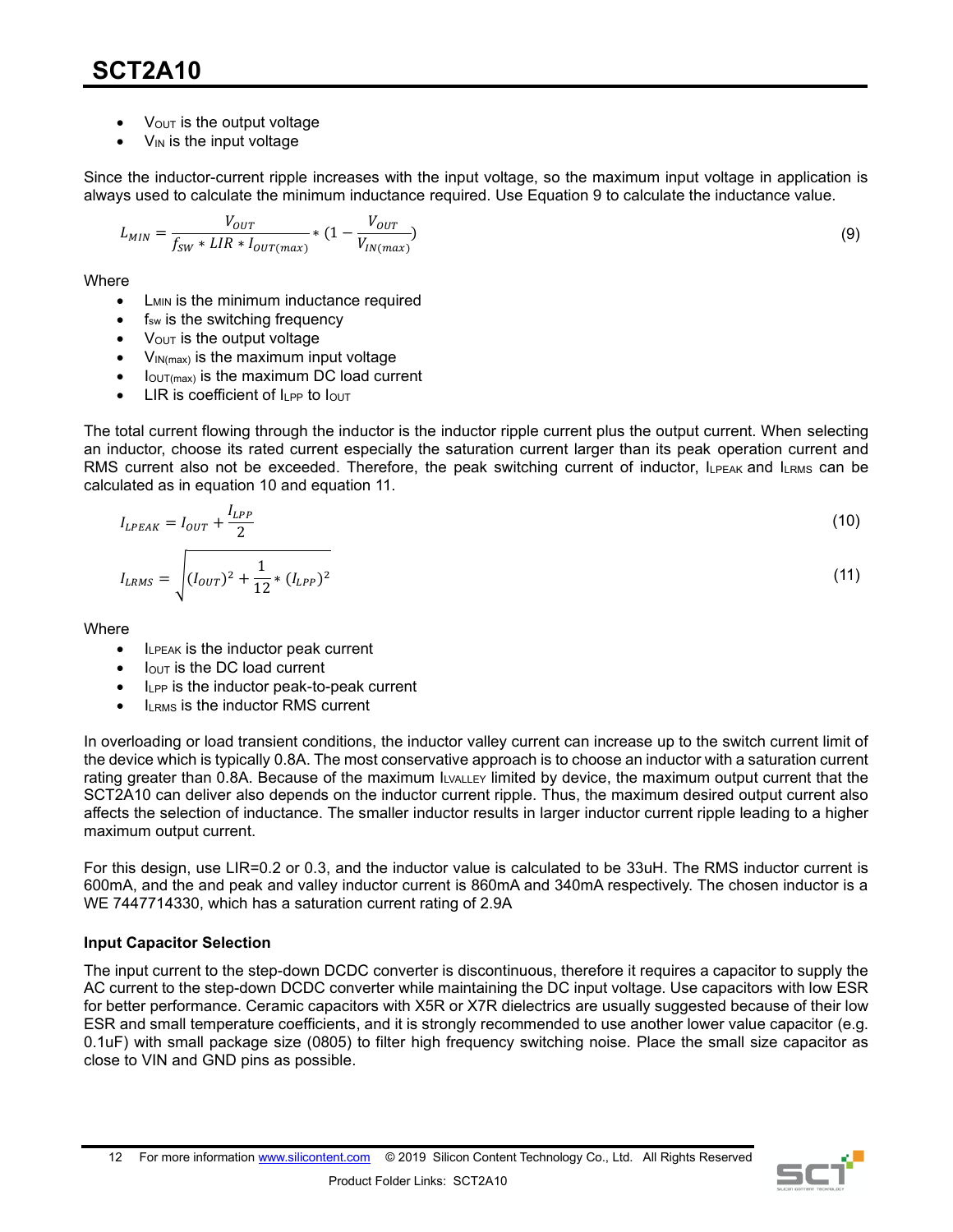The voltage rating of the input capacitor must be greater than the maximum input voltage. And the capacitor must also have a ripple current rating greater than the maximum input current ripple. The RMS current in the input capacitor can be calculated using Equation 12.

$$
I_{\text{CINRMS}} = I_{\text{OUT}} * \sqrt{\frac{V_{\text{OUT}}}{V_{\text{IN}}}} * (1 - \frac{V_{\text{OUT}}}{V_{\text{IN}}})
$$
(12)

The worst case condition occurs at  $V_{\text{IN}}=2*V_{\text{OUT}}$ , where:

$$
I_{\text{CINRMS}} = 0.5 * I_{\text{OUT}} \tag{13}
$$

For simplification, choose an input capacitor with an RMS current rating greater than half of the maximum load current.

When selecting ceramic capacitors, it needs to consider the effective value of a capacitor decreasing as the DC bias voltage across a capacitor increases.

The input capacitance value determines the input ripple voltage of the regulator. The input voltage ripple can be calculated using Equation 14 and the maximum input voltage ripple occurs at 50% duty cycle.

$$
\Delta V_{IN} = \frac{I_{OUT}}{f_{SW} * C_{IN}} * \frac{V_{OUT}}{V_{IN}} * (1 - \frac{V_{OUT}}{V_{IN}})
$$
(14)

For this example, three 2.2μF, X7R ceramic capacitors rated for 85 V in parallel are used. And a 0.1 μF for highfrequency filtering capacitor is placed as close as possible to the device pins.

### **Bootstrap Capacitor Selection**

A 0.1μF ceramic capacitor must be connected between BOOT pin and SW pin for proper operation. A ceramic capacitor with X5R or better grade dielectric is recommended. The capacitor should have a 25V or higher voltage rating.

### **Output Capacitor Selection**

The selection of output capacitor will affect output voltage ripple in steady state and load transient performance.

The output ripple is essentially composed of two parts. One is caused by the inductor current ripple going through the Equivalent Series Resistance ESR of the output capacitors and the other is caused by the inductor current ripple charging and discharging the output capacitors. To achieve small output voltage ripple, choose a low-ESR output capacitor like ceramic capacitor. For ceramic capacitors, the capacitance dominates the output ripple. For simplification, the output voltage ripple can be estimated by Equation 15 desired.

$$
\Delta V_{\text{OUT}} = \frac{V_{OUT} * (V_{IN} - V_{OUT})}{8 * f_{SW}^2 * L * C_{OUT} * V_{IN}}
$$

**Where** 

- $\Delta V_{\text{out}}$  is the output voltage ripple
- $\bullet$  fsw is the switching frequency
- L is the inductance of inductor
- $\bullet$  C<sub>OUT</sub> is the output capacitance
- $V_{\text{OUT}}$  is the output voltage
- $\bullet$  V<sub>IN</sub> is the input voltage

Due to capacitor's degrading under DC bias, the bias voltage can significantly reduce capacitance. Ceramic capacitors can lose most of their capacitance at rated voltage. Therefore, leave margin on the voltage rating to ensure adequate effective capacitance. Typically, one 22μF ceramic output capacitors work for most applications.



(15)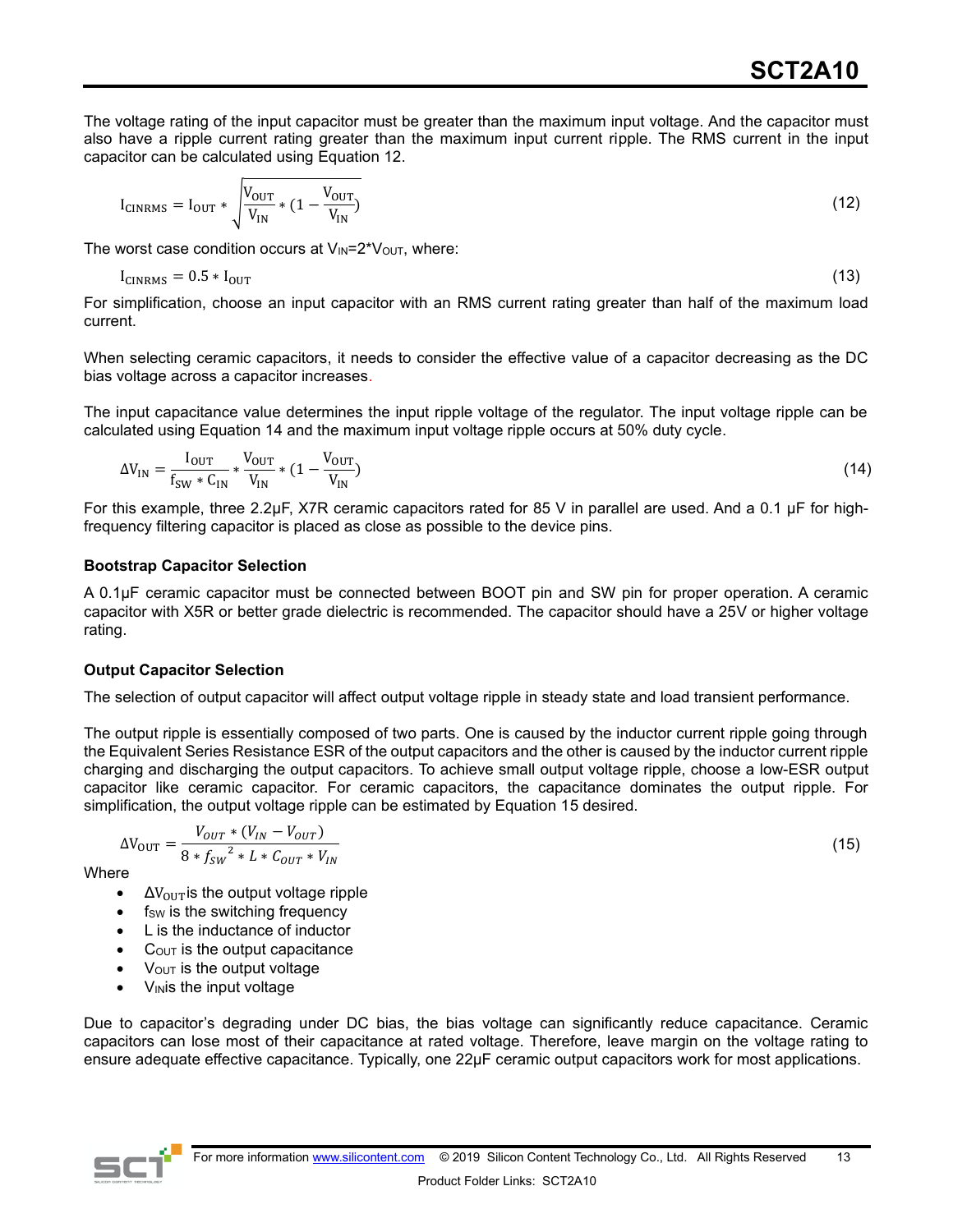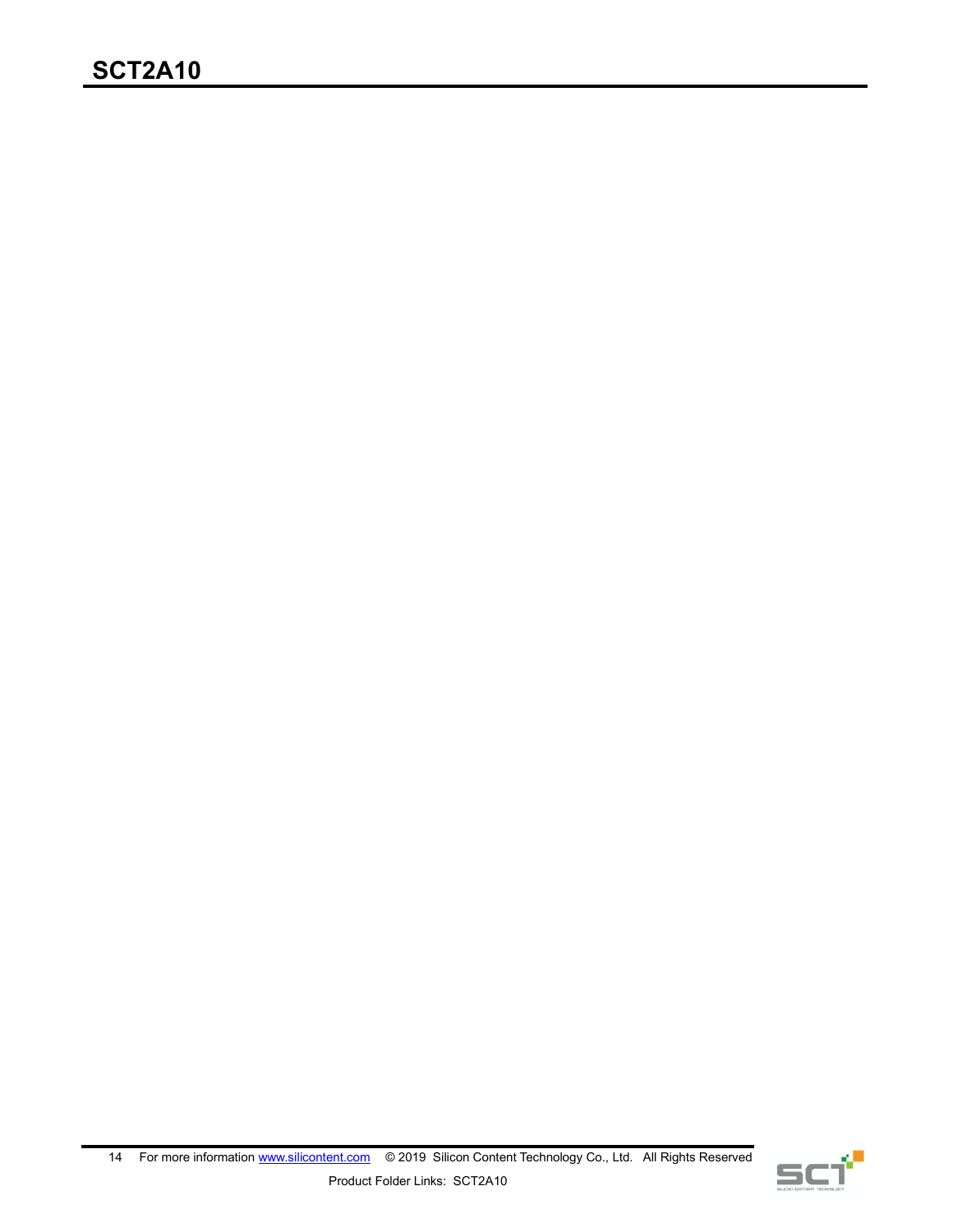### **Typical Application Circuit**











**Figure 14. VOUT=12V, IOUT=0.6A Application Circuit**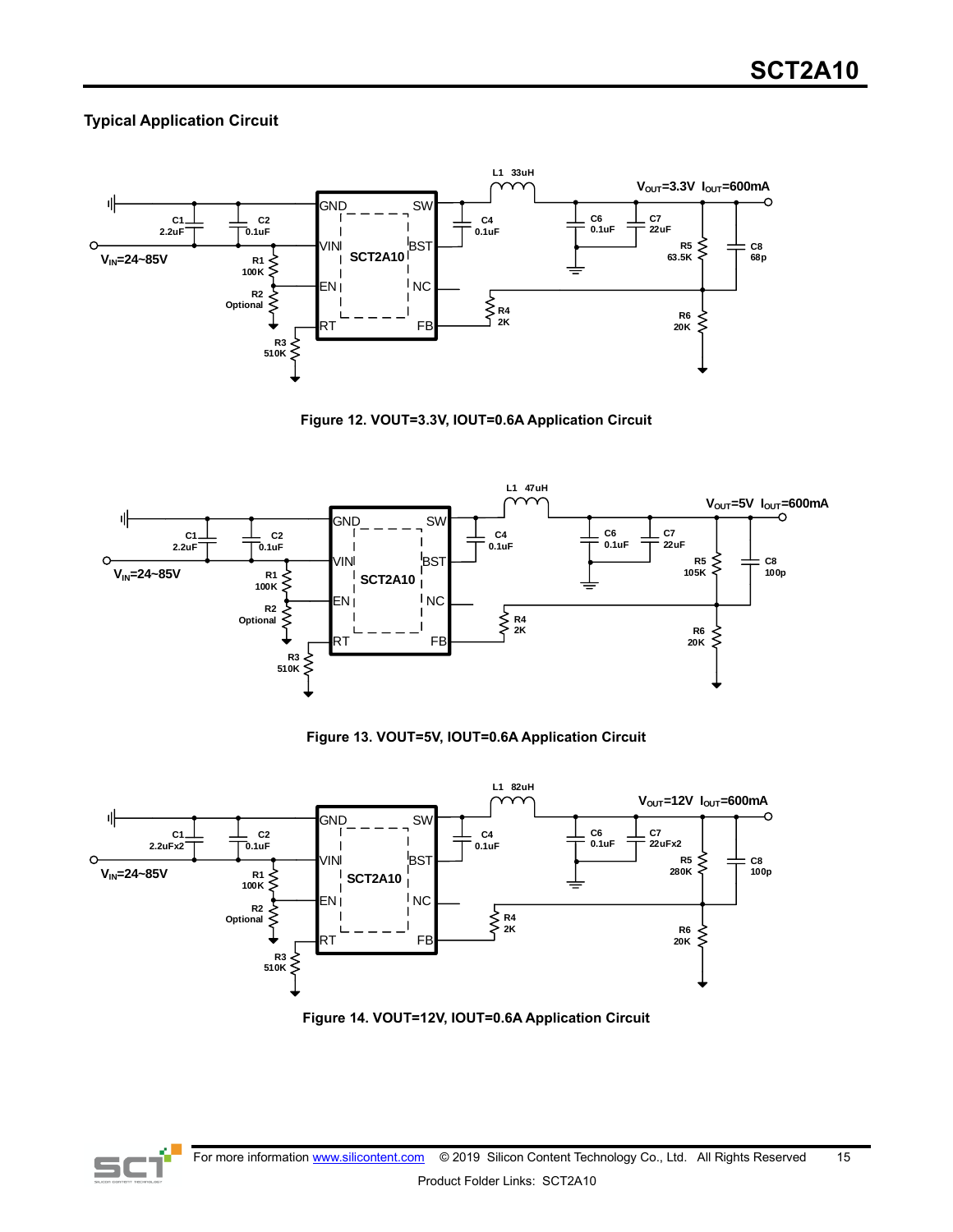### **Layout Guideline**

Proper PCB layout is a critical for SCT2A10's stable and efficient operation. The traces conducting fast switching currents or voltages are easy to interact with stray inductance and parasitic capacitance to generate noise and degrade performance. For better results, follow these guidelines as below:

1. Power grounding scheme is very critical because of carrying power, thermal, and glitch/bouncing noise associated with clock frequency. The thumb of rule is to make ground trace lowest impendence and power are distributed evenly on PCB. Sufficiently placing ground area will optimize thermal and not causing over heat area.

2. Place a low ESR ceramic capacitor as close to VIN pin and the ground as possible to reduce parasitic effect.

3. For operation at full rated load, the top side ground area must provide adequate heat dissipating area. Make sure top switching loop with power have lower impendence of grounding.

4. The bottom layer is a large ground plane connected to the ground plane on top layer by vias. The power pad should be connected to bottom PCB ground planes using multiple vias directly under the IC. The center thermal pad should always be soldered to the board for mechanical strength and reliability, using multiple thermal vias underneath the thermal pad. Improper soldering thermal pad to ground plate on PCB will cause SW higher ringing and overshoot besides downgrading thermal performance. It is recommended 8mil diameter drill holes of thermal vias, but a smaller via offers less risk of solder volume loss. On applications where solder volume loss thru the vias is of concern, plugging or tenting can be used to achieve a repeatable process.

5. Output inductor should be placed close to the SW pin. The area of the PCB conductor minimized to prevent excessive capacitive coupling.

6. The RT terminal is sensitive to noise so the RT resistor should be located as close as possible to the IC and routed with minimal lengths of trace.

7. UVLO adjust and RT resistors, loop compensation and feedback components should connect to small signal ground which must return to the GND pin without any interleaving with power ground.

- 8. Route BST capacitor trace on the top top layer to provide wide path for topside ground.
- 9. For achieving better thermal performance, a four-layer layout is strongly recommended.



Figure 26. PCB Layout Example

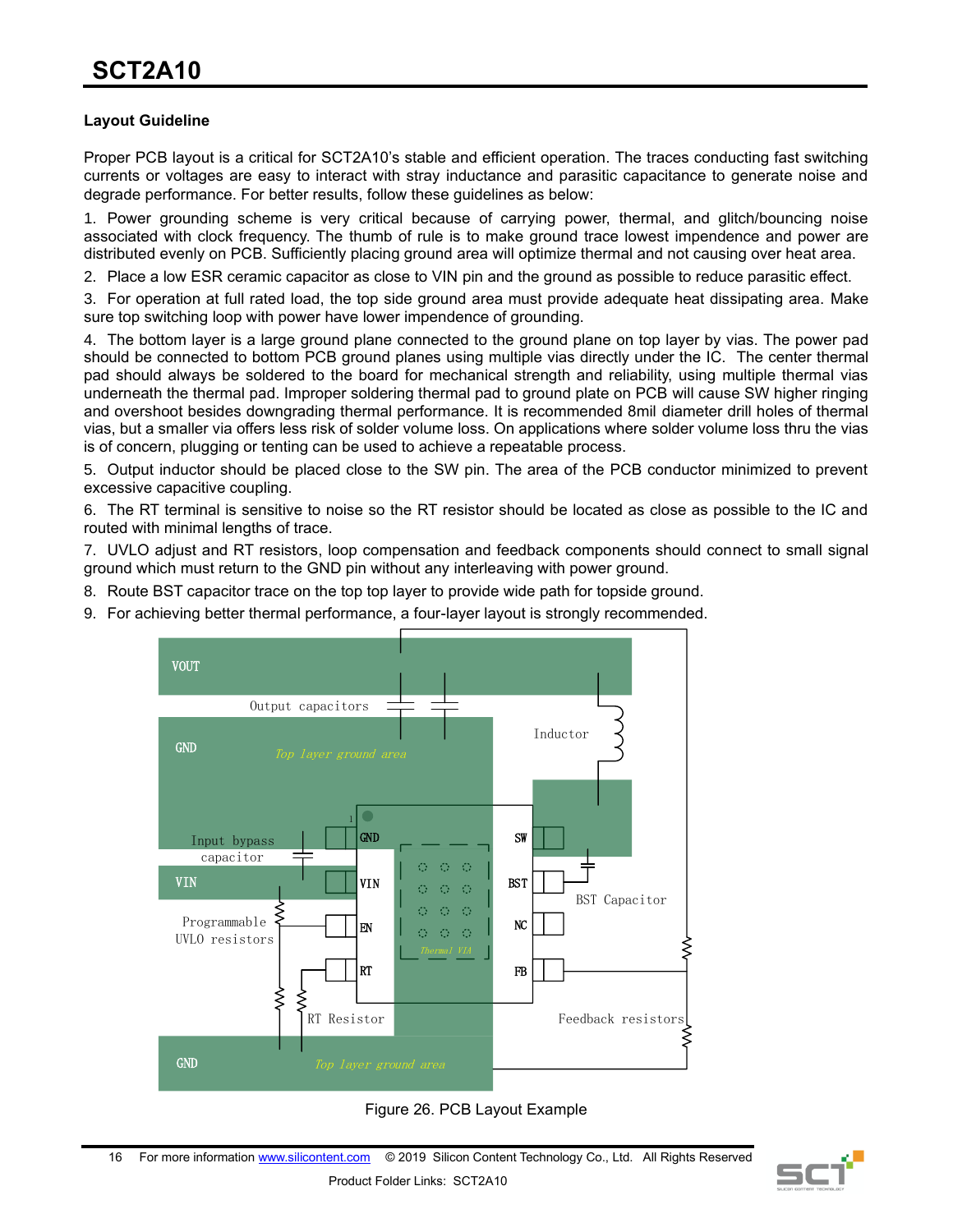## **PACKAGE INFORMATION**







ESOP8/PP(95x130) Package Outline Dimensions

| Symbol         | Dimensions in Millimeters |           | Dimensions in Inches |           |
|----------------|---------------------------|-----------|----------------------|-----------|
|                | Min.                      | Max.      | Min.                 | Max.      |
| A              | 1.300                     | 1.700     | 0.051                | 0.067     |
| A1             | 0.000                     | 0.100     | 0.000                | 0.004     |
| A2             | 1.350                     | 1.550     | 0.053                | 0.061     |
| b              | 0.330                     | 0.510     | 0.013                | 0.020     |
| c              | 0.170                     | 0.250     | 0.007                | 0.010     |
| D              | 4.700                     | 5.100     | 0.185                | 0.201     |
| D1             | 3.050                     | 3.250     | 0.120                | 0.128     |
| E              | 3.800                     | 4.000     | 0.150                | 0.157     |
| E1             | 5.800                     | 6.200     | 0.228                | 0.244     |
| E <sub>2</sub> | 2.160                     | 2.360     | 0.085                | 0.093     |
| е              | 1.270(BSC)                |           | 0.050(BSC)           |           |
|                |                           |           |                      |           |
|                | 0.400                     | 1.270     | 0.016                | 0.050     |
| $\theta$       | $0^{\circ}$               | $8^\circ$ | $0^{\circ}$          | $8^\circ$ |

### **NOTE:**

- 1. Drawing proposed to be made a JEDEC package outline MO-220 variation.
- 2. Drawing not to scale.
- 3. All linear dimensions are in millimeters.
- 4. Thermal pad shall be soldered on the board.
- 5. Dimensions of exposed pad on bottom of package do not include mold flash.
- 6. Contact PCB board fabrication for minimum solder mask web tolerances between the pins.